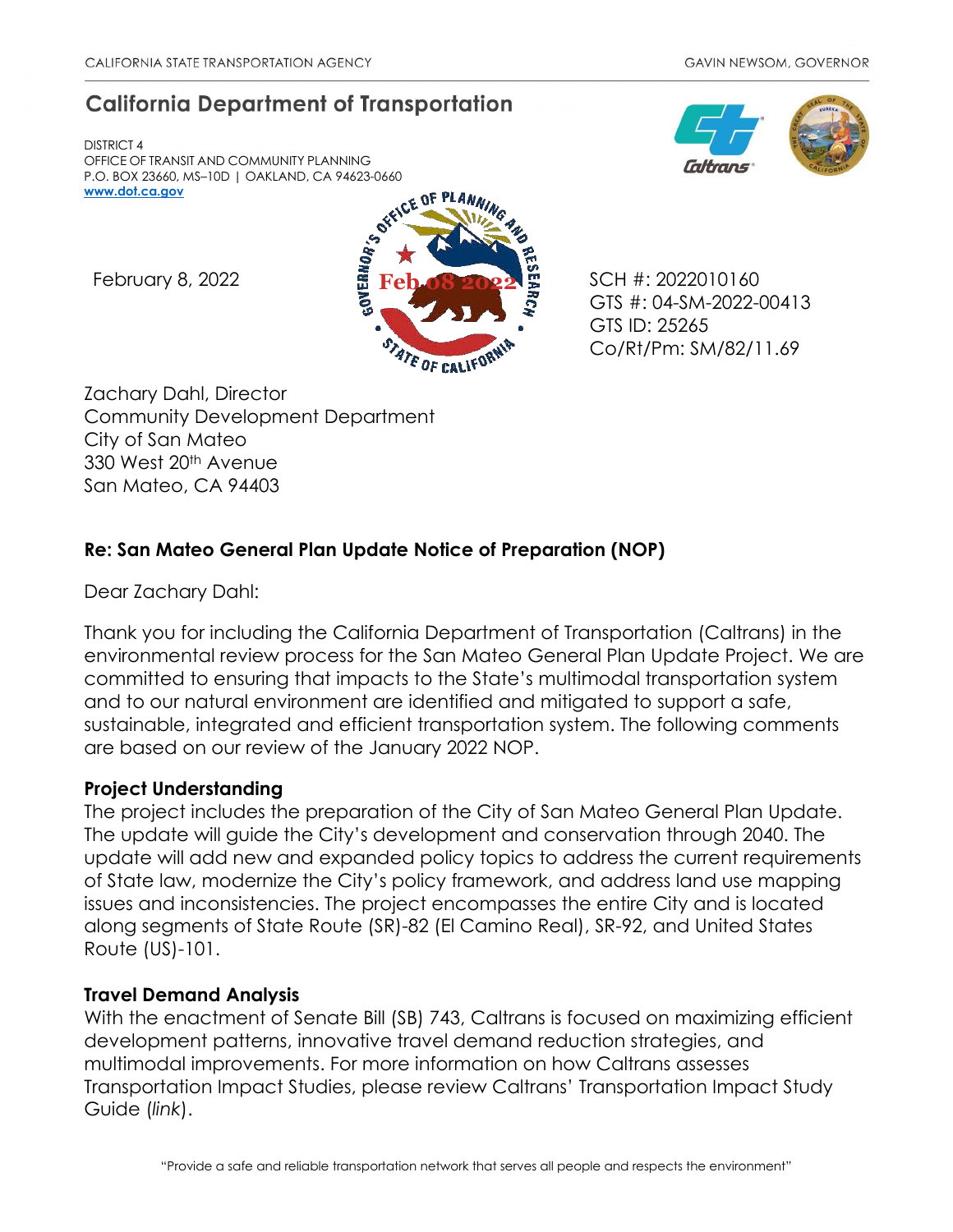If projects within the General Plan area meet the screening criteria established in the City's adopted Vehicle Miles Traveled (VMT) policy to be presumed to have a lessthan-significant VMT impact and exempt from detailed VMT analysis, please provide justification to support the exempt status in align with the City's VMT policy. Projects that do not meet the screening criteria should include a detailed VMT analysis in the Draft Environmental Impact Report (DEIR), which should include the following:

- VMT analysis pursuant to the City's guidelines. Projects that result in automobile VMT per capita above the threshold of significance for existing (i.e. baseline) city-wide or regional values for similar land use types may indicate a significant impact. If necessary, mitigation for increasing VMT should be identified. Mitigation should support the use of transit and active transportation modes. Potential mitigation measures that include the requirements of other agencies such as Caltrans are fully enforceable through permit conditions, agreements, or other legally-binding instruments under the control of the City.
- A schematic illustration of walking, biking and auto conditions at the project site and study area roadways. Potential traffic safety issues to the State Transportation Network (STN) may be assessed by Caltrans via the Interim Safety Guidance.
- The project's primary and secondary effects on pedestrians, bicycles, travelers with disabilities and transit performance should be evaluated, including countermeasures and trade-offs resulting from mitigating VMT increases. Access to pedestrians, bicycle, and transit facilities must be maintained.

In addition, any improvements within the Caltrans' Right-of-Way (ROW) must follow Caltrans' process, policy, and design requirements. Any additional or re-zoning of improvements adjacent to Caltrans' ROW, including SR-82, SR-92, US-101, should include be included in the travel demand analysis with possible mitigation.

#### **Mitigation Strategies**

Location efficiency factors, including community design and regional accessibility, influence a project's impact on the environment. Using Caltrans' *Smart Mobility 2010: A Call to Action for the New Decade*, the proposed project site is identified as a Close-In Compact Community where community design is moderate and regional accessibility is strong.

Given the place, type and size of the project, the DEIR should include a robust Transportation Demand Management (TDM) Program to reduce VMT and greenhouse gas emissions from future development in this area. The measures listed below have been quantified by California Air Pollution Control Officers Association (CAPCOA) and shown to have different efficiencies reducing regional VMT: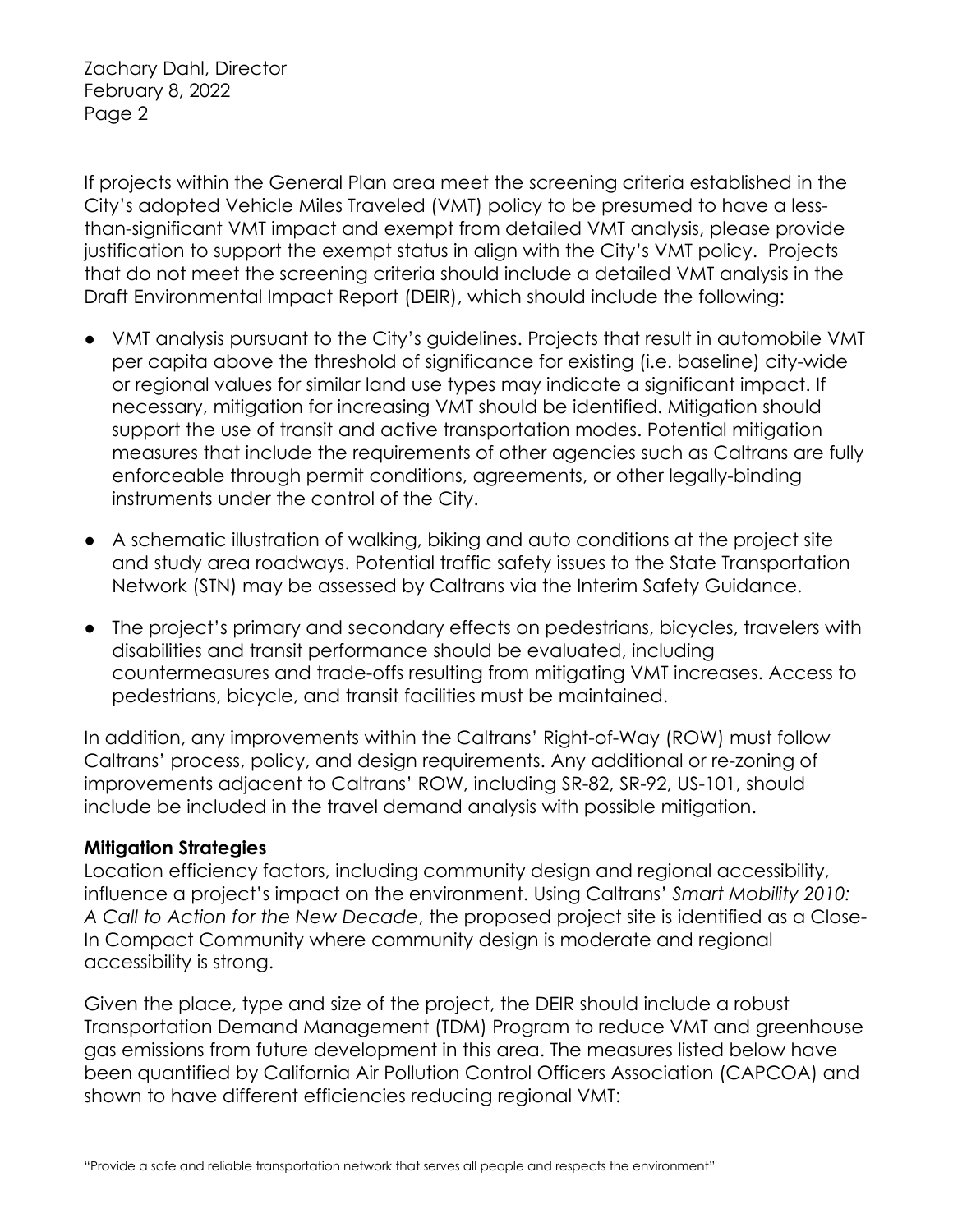- Addition/Increase in number of affordable housing units in project;
- Orientation of projects towards non-auto corridor;
- Location of projects near bicycle network;
- Incorporation of bicycle lanes in street design;
- Pedestrian network improvements;
- Traffic calming measures;
- Implementation of a neighborhood electric vehicle (EV) networks, including designated parking spaces for EVs;
- Limiting parking supply;
- Unbundled parking;
- Implementation of Urban Non-Motorized Zone(s);
- Market price public parking;
- Ridesharing programs, Commute Trip Reduction programs, bike sharing programs;
- Transit and trip planning resources such as commute information kiosks;
- Real-time transit information system;
- Transit access supporting infrastructure (including bus shelter improvements and sidewalk/ crosswalk safety facilities);
- VMT Banking and/or Exchange program; and
- Bike parking near transit facilities.

Using a combination of strategies appropriate to this location can reduce VMT, along with related impacts on the environment and State facilities. TDM programs should be documented with annual monitoring reports by a TDM coordinator to demonstrate effectiveness. If the project does not achieve the VMT reduction goals, the reports should also include next steps to take in order to achieve those targets.

Please reach out to Caltrans for further information about TDM measures and a toolbox for implementing these measures in land use projects. Additionally, Federal Highway Administration's Integrating Demand Management into the Transportation Planning Process: A Desk Reference (Chapter 8). The reference is available online at: http://www.ops.fhwa.dot.gov/publications/fhwahop12035/fhwahop12035.pdf.

#### **Transportation Impact Fees**

We encourage a sufficient allocation of fair share contributions toward multimodal and regional transit improvements to fully mitigate cumulative impacts to regional transportation. We also strongly support measures to increase sustainable mode shares, thereby reducing VMT. Caltrans welcomes the opportunity to work with the City and local partners to secure the funding for needed mitigation. Traffic mitigationor cooperative agreements are examples of such measures.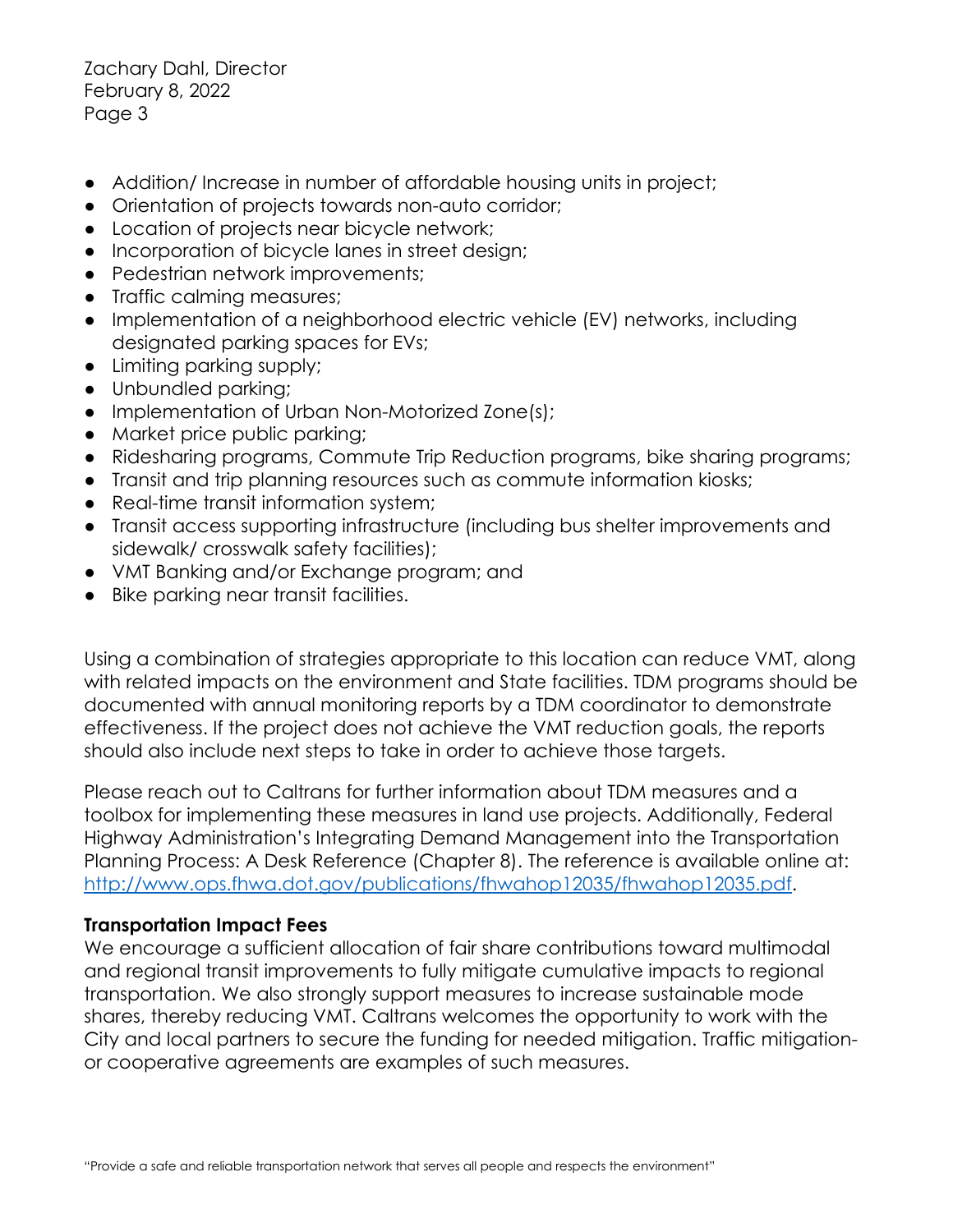Please identify in text and graphics existing and proposed improvements for the pedestrian, bicycle, and transit networks. The City should estimate the cost of needed improvements, expansion, and maintenance for the Plan area, as well as identify viable sources of funding, correlated with the pace of improvements, and a scheduled plan for implementation along with the DEIR.

#### **Lead Agency**

As the Lead Agency, the City of San Mateo is responsible for all project mitigation, including any needed improvements to the State Transportation Network (STN). The project's fair share contribution, financing, scheduling, implementation responsibilities and lead agency monitoring should be fully discussed for all proposed mitigation measures.

#### **Equitable Access**

If any Caltrans facilities are impacted by projects with the General Plan area, those facilities must meet American Disabilities Act (ADA) Standards after project completion. As well, the project must maintain bicycle and pedestrian access during construction. These access considerations support Caltrans' equity mission to provide a safe, sustainable, and equitable transportation network for all users.

#### **Encroachment Permit**

Please be advised that any permanent work or temporary traffic control that encroaches onto Caltrans' ROW requires a Caltrans-issued encroachment permit. As part of the encroachment permit submittal process, you may be asked by the Office of Encroachment Permits to submit a completed encroachment permit application package, digital set of plans clearly delineating Caltrans' ROW, digital copy of signed, dated and stamped (include stamp expiration date) traffic control plans, this comment letter, your response to the comment letter, and where applicable, the following items: new or amended Maintenance Agreement (MA), approved Design Standard Decision Document (DSDD), approved encroachment exception request, and/or airspace lease agreement. Your application package may be emailed to [D4Permits@dot.ca.gov.](mailto:D4Permits@dot.ca.gov)

Please note that Caltrans is in the process of implementing an online, automated, and milestone-based Caltrans Encroachment Permit System (CEPS) to replace the current permit application submittal process with a fully electronic system, including online payments. The new system is expected to be available during 2022. To obtain information about the most current encroachment permit process and to download the permit application, please visit [https://dot.ca.gov/programs/traffic](https://dot.ca.gov/programs/traffic-operations/ep/applications)[operations/ep/applications.](https://dot.ca.gov/programs/traffic-operations/ep/applications)